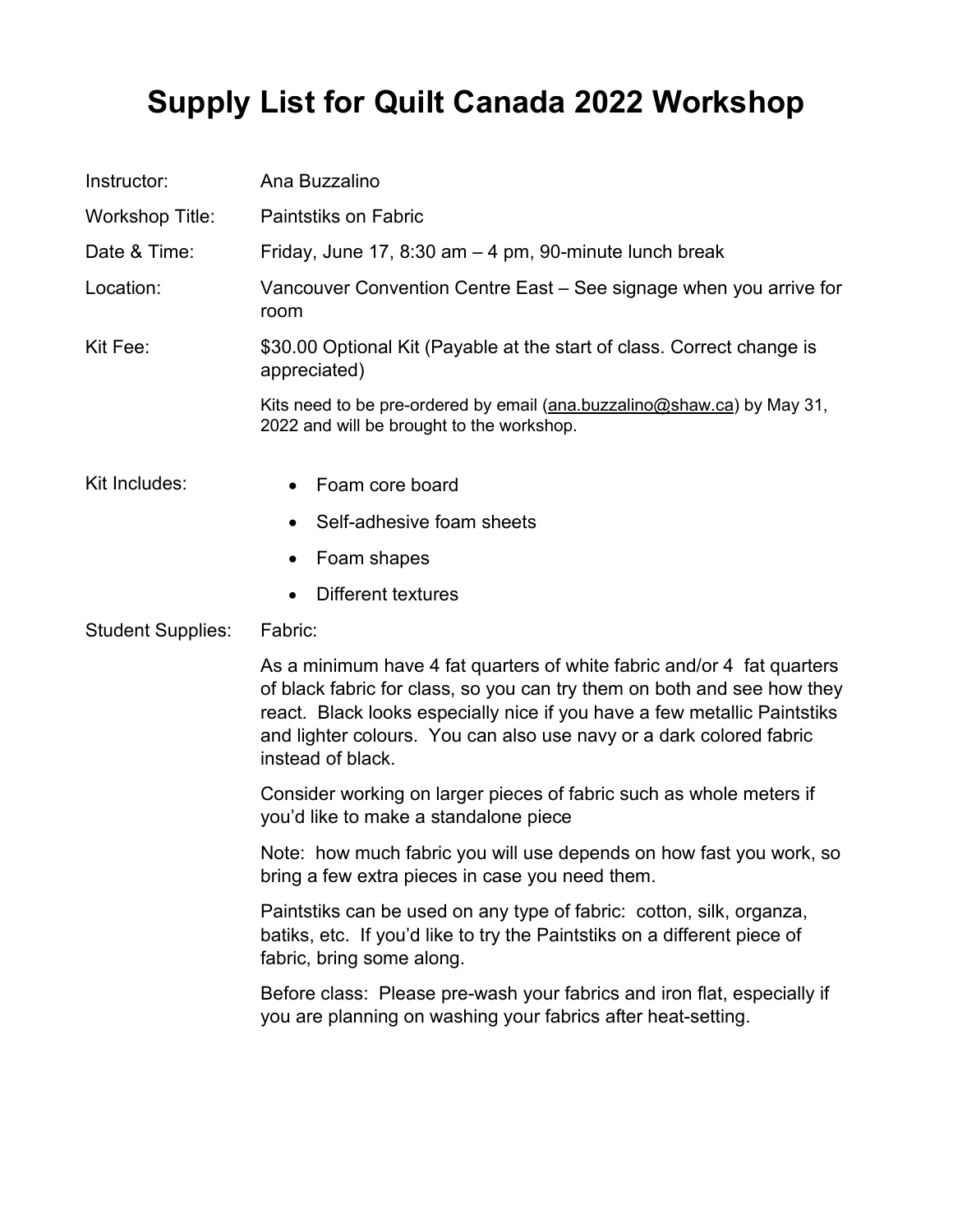Paintstiks:

Your choice of how many you use during class. 2-3 is ample to give them a try and get used to the feel of them and how they work. Having 3 different colours will give you more variety. If you only have one, you'll have a beautiful monochromatic piece. You can also bring more: consider a variety of metallic and opaque colours.

Rubbing Plates:

I will be showing you how to make your own rubbing plates using foam core board and sheets of self-adhesive foam, plus foam shapes and such – If you purchased a kit, these supplies are provided in the kit.

If you have not purchased a kit, you'll need:

A sheet of foam core board (feel free to cut in 4 to make it easier to pack for travel)

4-6 sheets of self-adhesive foam (I find these at Walmart or Michaels)

Optional: Self-adhesive shapes like letters, circles, animals, etc.

Other supplies:

Look around the house. You can use anything as a rubbing plate if it has a texture: shelf liner, a piece of plastic grid, washers, mesh, etc. Bring a variety and be prepared to share!

If you have any commercial rubbing plates, feel free to bring them along.

Other Supplies:

- Fabric cutting scissors
- Paper cutting scissors
- X-acto knife
- Paper, pen and pencil